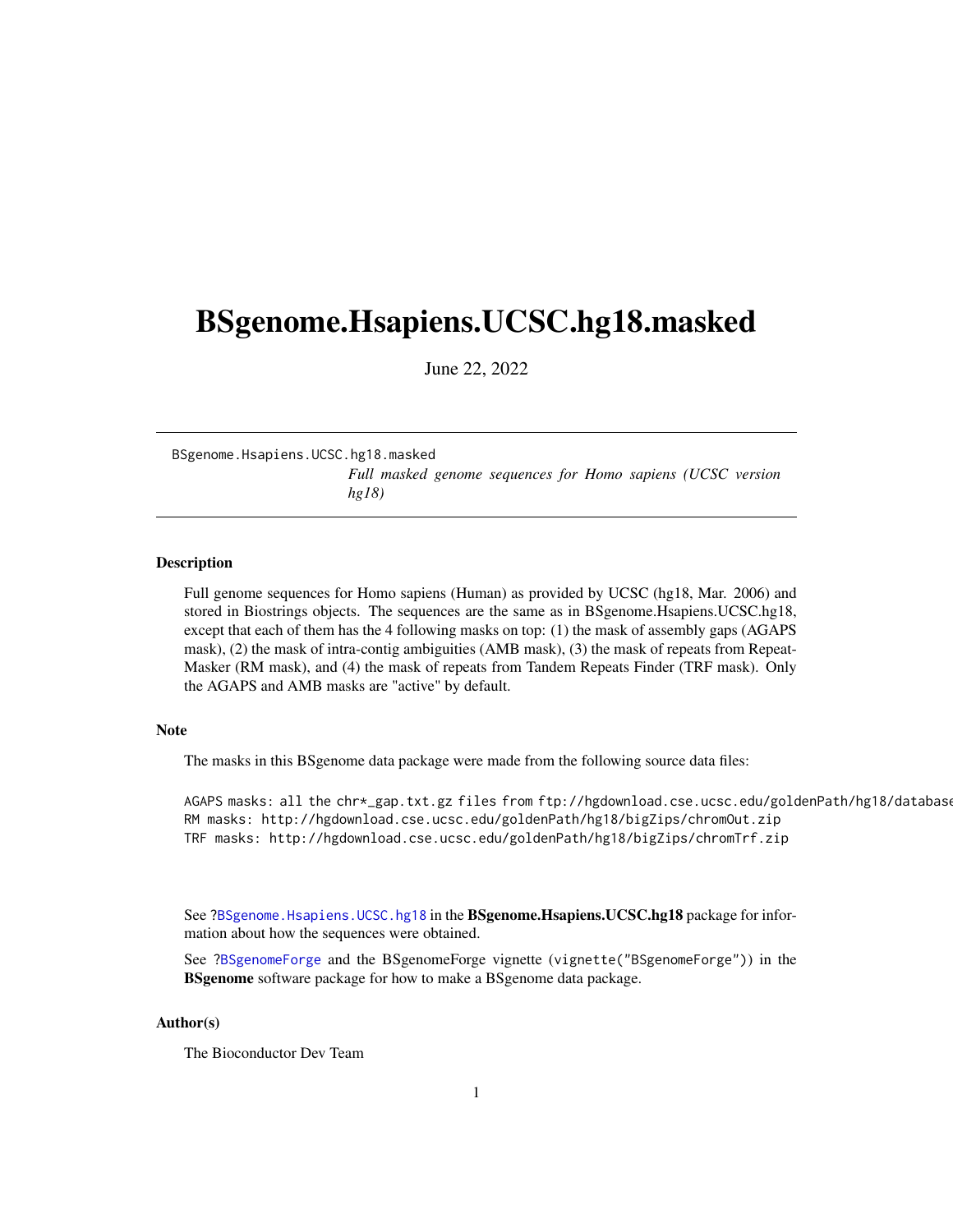#### <span id="page-1-0"></span>See Also

- [BSgenome.Hsapiens.UCSC.hg18](#page-0-0) in the BSgenome.Hsapiens.UCSC.hg18 package for information about how the sequences were obtained.
- [BSgenome](#page-0-0) objects and the the [available.genomes](#page-0-0) function in the BSgenome software package.
- [MaskedDNAString](#page-0-0) objects in the Biostrings package.
- The BSgenomeForge vignette (vignette("BSgenomeForge")) in the BSgenome software package for how to make a BSgenome data package.

#### Examples

```
BSgenome.Hsapiens.UCSC.hg18.masked
genome <- BSgenome.Hsapiens.UCSC.hg18.masked
seqlengths(genome)
genome$chr1 # a MaskedDNAString object!
## To get rid of the masks altogether:
unmasked(genome$chr1) # same as BSgenome.Hsapiens.UCSC.hg18$chr1
if ("AGAPS" %in% masknames(genome)) {
 ## Check that the assembly gaps contain only Ns:
 checkOnlyNsInGaps <- function(seq)
 {
   ## Replace all masks by the inverted AGAPS mask
   masks(seq) <- gaps(masks(seq)["AGAPS"])
   unique_letters <- uniqueLetters(seq)
    if (any(unique_letters != "N"))
        stop("assembly gaps contain more than just Ns")
 }
 ## A message will be printed each time a sequence is removed
 ## from the cache:
 options(verbose=TRUE)
 for (seqname in seqnames(genome)) {
    cat("Checking sequence", seqname, "... ")
    seq <- genome[[seqname]]
   checkOnlyNsInGaps(seq)
    cat("OK\n")
 }
}
## See the GenomeSearching vignette in the BSgenome software
## package for some examples of genome-wide motif searching using
## Biostrings and the BSgenome data packages:
if (interactive())
    vignette("GenomeSearching", package="BSgenome")
```